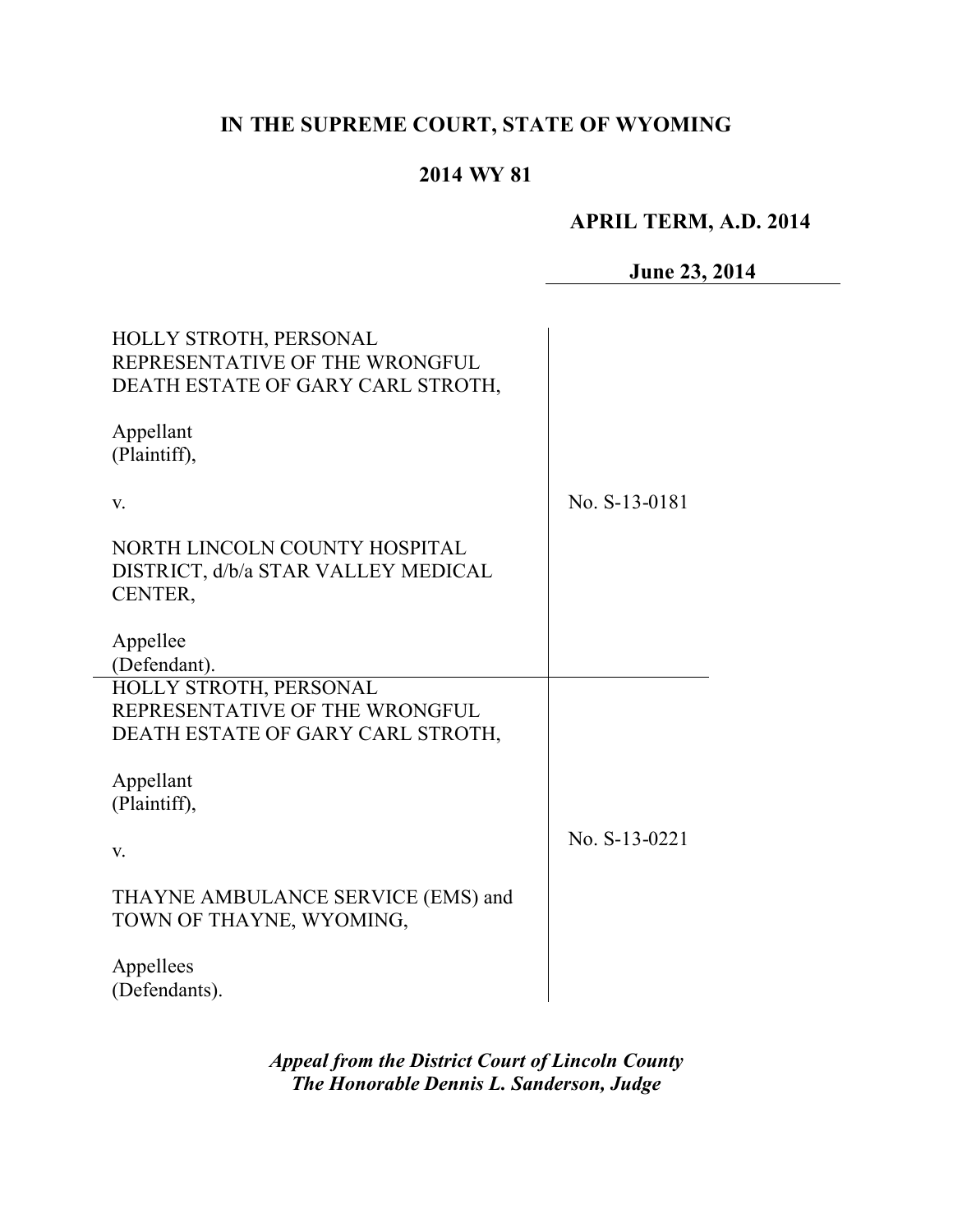#### *Representing Appellant:*

*William R. Fix, William R. Fix, P.C., Jackson, Wyoming.*

#### *Representing Appellee, North Lincoln County Hospital District (S-13-0181):*

*W. Henry Combs, III and Andrew F. Sears, Murane and Bostwick, LLC, Casper, Wyoming. Argument by Mr. Sears.*

#### *Representing Appellees, Thayne Ambulance Service (EMS) and Town of Thayne, Wyoming (S-13-0221):*

*Spencer L. Allred and John D. Bowers, Bowers Law Firm, Afton, Wyoming. Argument by Mr. Allred.*

*Before KITE, C.J., and HILL, BURKE, DAVIS, and FOX, JJ.*

**NOTICE: This opinion is subject to formal revision before publication in Pacific Reporter Third. Readers are requested to notify the Clerk of the Supreme Court, Supreme Court Building, Cheyenne, Wyoming 82002, of any typographical or other formal errors so that correction may be made before final publication in the permanent volume.**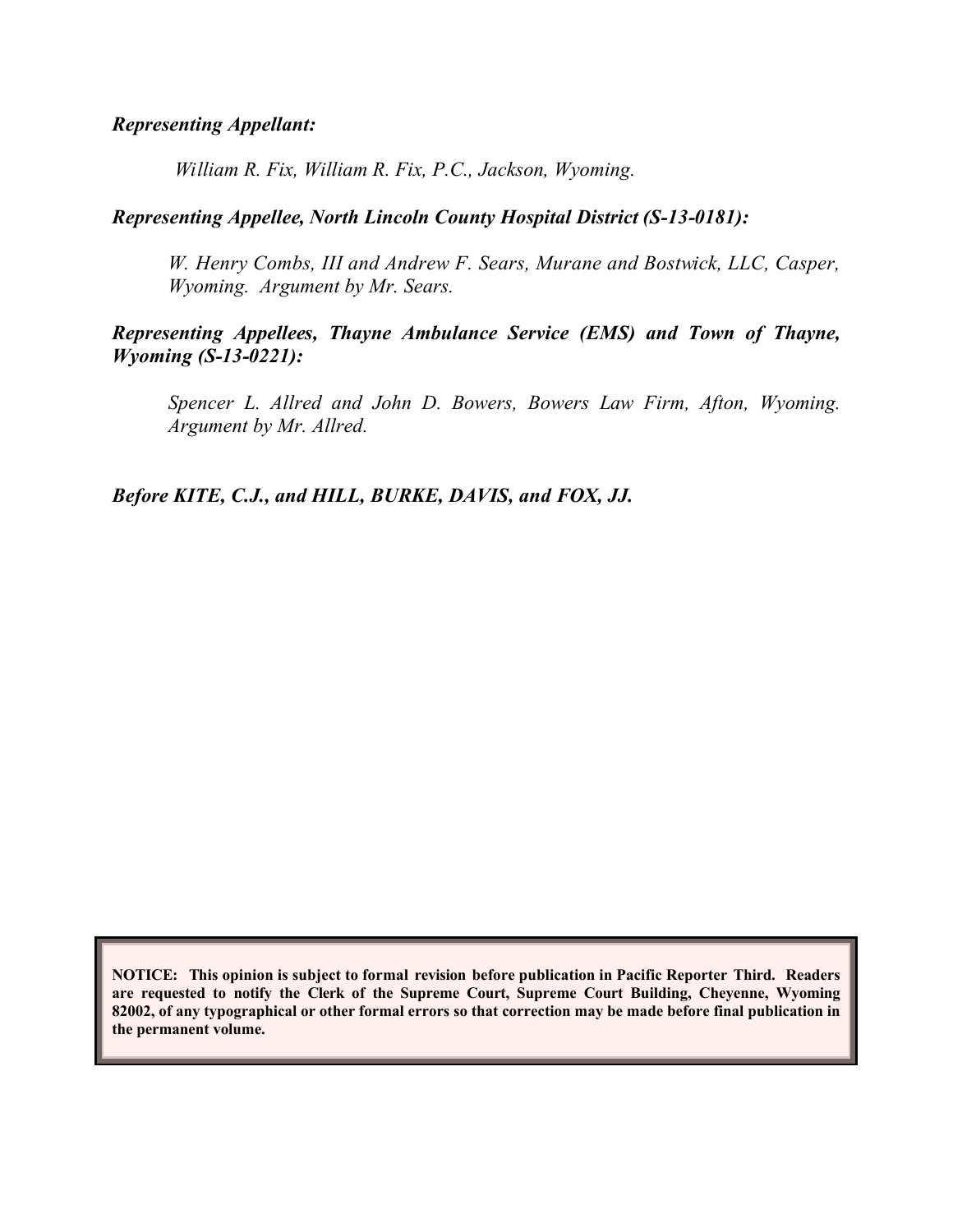#### **BURKE, Justice.**

 $\overline{a}$ 

[¶1] This case involves a claim arising under the Wyoming Governmental Claims Act (WGCA), Wyo. Stat. Ann. §§ 1-39-101 through -121 (LexisNexis 2009). Appellant, Holly Stroth, as personal representative of the estate of the decedent, Gary Carl Stroth, filed a wrongful death action against the North Lincoln County Hospital District (d/b/a Star Valley Medical Center), the Town of Thayne, Wyoming, and the Thayne Ambulance Service. The district court dismissed the action, finding that Appellant had not filed a notice of claim within two years, as required under the WGCA. We affirm.

#### *ISSUES*

[¶2] Appellant presents the following issues:

- 1. Did the district court err when it failed to apply the tolling provision of the Medical Review Panel Act to toll the period for filing a notice of governmental claim set forth in the Wyoming Governmental Claims Act?
- 2. Did the district court err by failing to consider the "continuous treatment" doctrine?

Appellees phrase the issues in a substantially similar manner.

### *FACTS*

[¶3] Appellant pursued an action for wrongful death on behalf of Mr. Stroth's estate based on alleged negligent treatment Mr. Stroth received during transport to, and in the emergency room of, the Star Valley Medical Center. Prior to filing her complaint in the district court, Appellant submitted a notice of claim against the Hospital to the Medical Review Panel<sup>1</sup> on July 6, 2011, and the Hospital waived any further proceedings before the Panel on September 9, 2011. Appellant subsequently presented notice of her claim to the Hospital on October 11, 2012, in an attempt to comply with the Wyoming

<sup>&</sup>lt;sup>1</sup> Pursuant to the Wyoming Medical Review Panel Act of 2005, no complaint alleging malpractice may be filed in any court against a health care provider before a claim is reviewed by a five-member medical review panel. Wyo. Stat. Ann. § 9-2-1513, *et seq*. According to the Act, its purpose is to "prevent where possible the filing in court of actions against health care providers and their employees for professional liability in situations where the facts do not permit at least a reasonable inference of malpractice," and to "make possible the fair and equitable disposition of such claims against health care providers as are, or reasonably may be, well founded." Wyo. Stat. Ann. § 9-2-1514.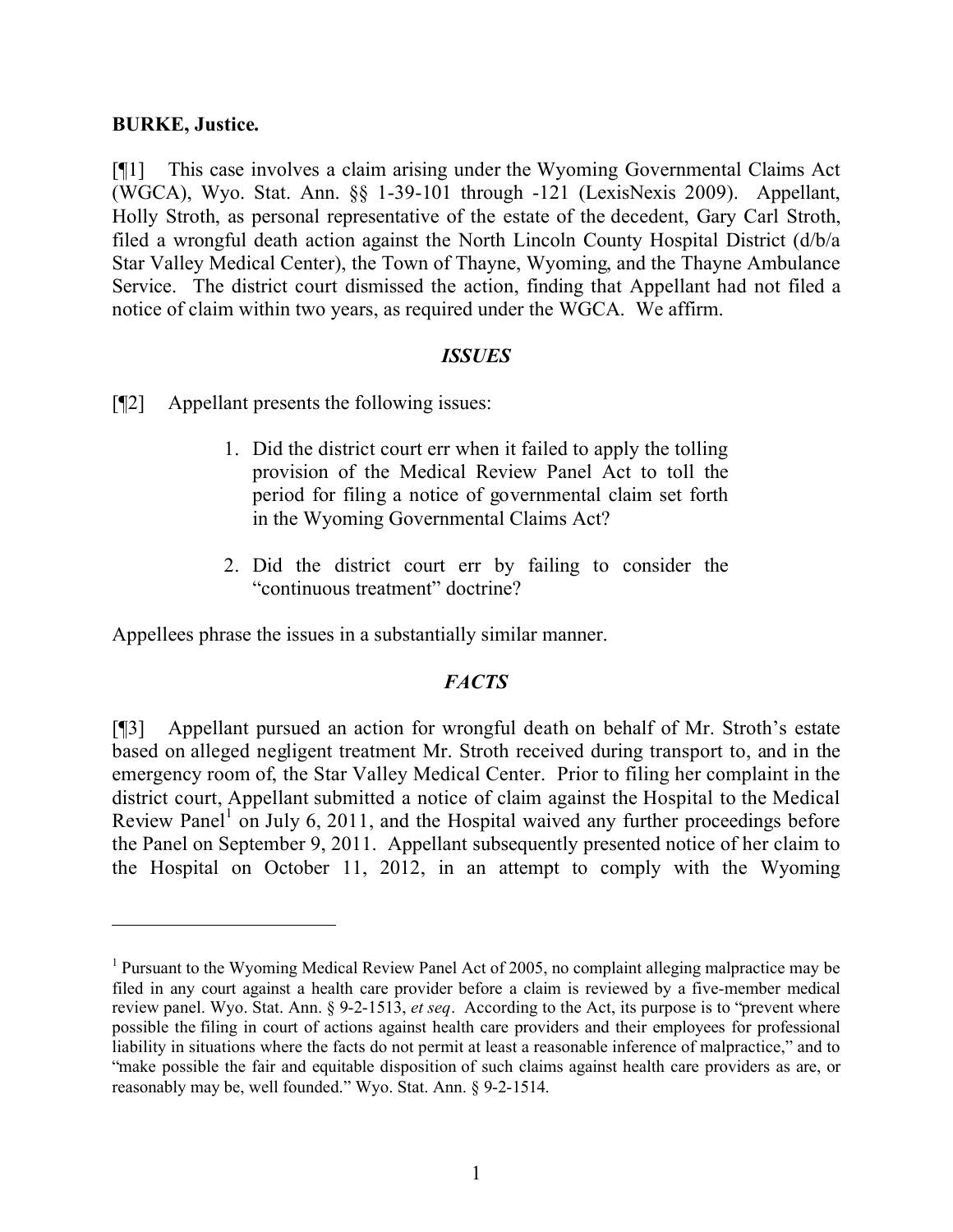Governmental Claims  $Act<sup>2</sup>$  The following day, Appellant submitted a second notice of claim to the Medical Review Panel, which added claims against the Town of Thayne and the Thayne Ambulance Service. On October 15, 2012, Appellant filed her complaint in Lincoln County District Court.

[¶4] Appellant's complaint generally alleged that the Hospital and the Ambulance Service were negligent in their care of Mr. Stroth, and that this negligence resulted in Mr. Stroth's wrongful death. The complaint further alleged that the Town of Thayne was vicariously liable under the doctrine of *respondeat superior* "for the acts and omissions of its employees, agents, and representatives, including, but not limited to, employees, staff, and/or emergency medical technicians at Thayne Ambulance Service."<sup>3</sup> Appellant's notice of claim filed with the Medical Review Panel on July 6 was attached to and incorporated into her complaint. The notice of claim set forth the following description of the events leading up to Mr. Stroth's death:

> On September 23, 2010, Carl Stroth became very sick in the middle of the night. His wife, Holly Stroth called 911 and requested an ambulance. It took 1-2 hours for the ambulance to arrive. Holly rode with Carl in the ambulance to the hospital. Carl was transported on a gurney. He was lying on his back with an oxygen mask on his face. At one point, Carl threw up in his oxygen mask. The nurses were not paying attention so Holly alerted them, and they took off Carl's oxygen mask.

> Upon arriving in the emergency room at Star Valley Medical Center, Carl was still on the gurney, and he was surrounded by hospital employees. As Carl continued to lie on his back, he threw up a second time with the oxygen mask off his face. A few minutes later, Carl threw up a third time at which point one of the nurses stepped back[] and exclaimed "Eoooow". No nurse tried to turn Carl on his side to make sure that he did not aspirate on his vomit. Carl then threw up a fourth time. This all occurred at about 4:30 a.m.

 $\overline{a}$ 

<sup>&</sup>lt;sup>2</sup> Pursuant to Wyo. Stat. Ann.  $\S$  1-39-113, "No action shall be brought under this act against a governmental entity unless the claim upon which the action is based is presented to the entity as an itemized statement in writing within two (2) years of the date of the alleged act, error or omission . . . ."

 $3$  It appears that the Thayne Ambulance Service is not an entity separate from the Town of Thayne. The record indicates that employees identified as "agents" of the Thayne Ambulance Service are volunteers for the Town of Thayne.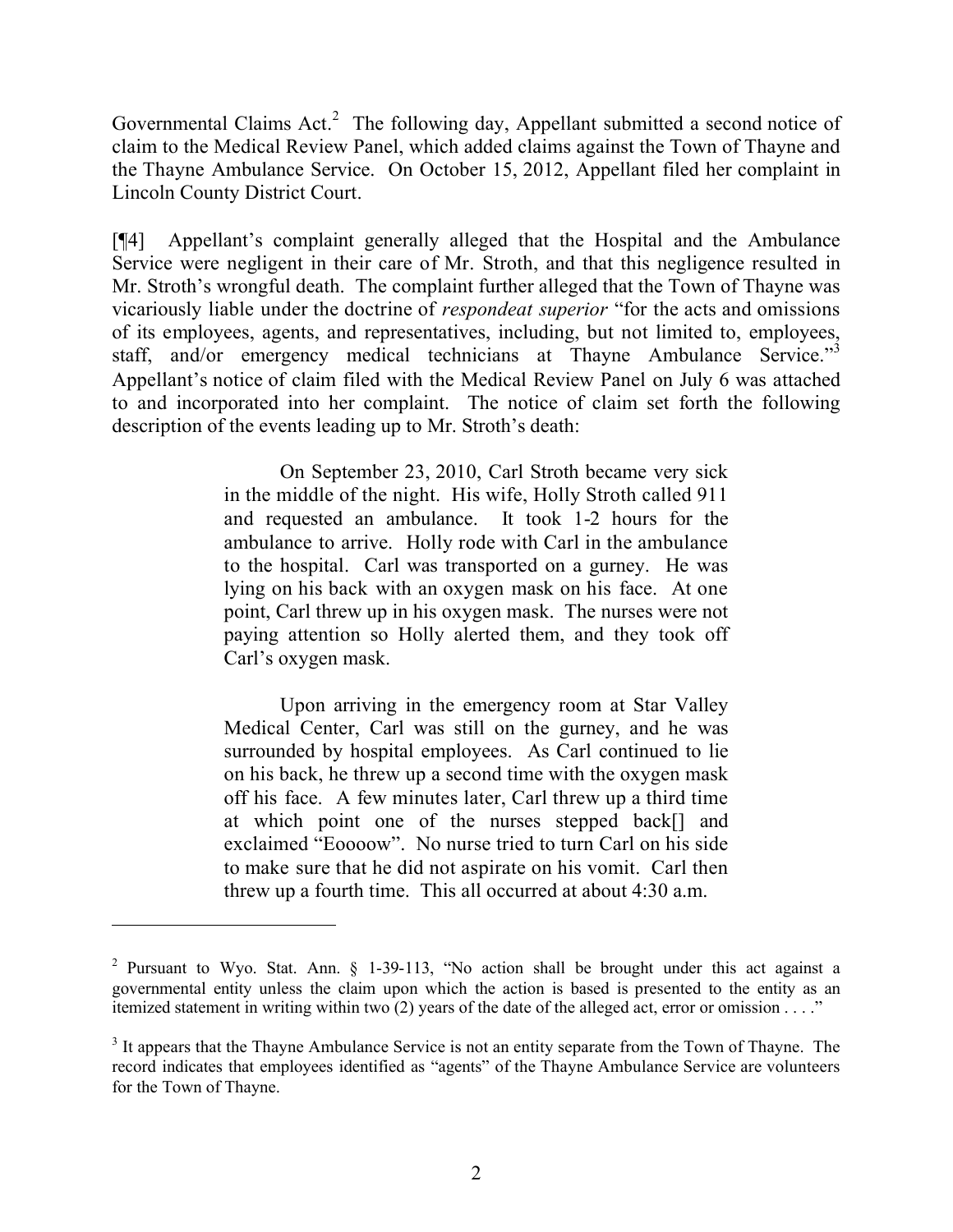Carl was thereafter life flighted to [Eastern Idaho Regional Medical Center] in Idaho Falls. Chest X-rays taken of Carl at EIRMC showed that he had aspirated some of the vomit and had contracted aspiration pneumonia as he had a foreign body in his lungs.<sup>4</sup> After a few days at EIRMC, Carl seemed to be getting better and was allowed to go home. He was home for a few days and then he started getting worse. Holly took her husband back to EIRMC. EIRMC doctors were never able to stabilize Carl after he went back into the hospital, and he began bleeding in his stomach. He died October 13, 2010, from complications of his treatment at Star Valley Medical Center.

The conduct of the staff and the nurses at Star Valley Medical Center was inappropriate and substandard and did not follow protocol in that they should have reacted to Carl vomiting and immediately turned him [on] his side to prevent him from swallowing his own vomit. Due to the failure to react appropriately to Carl's vomiting, he swallowed his own vomit which eventually led to him contracting pneumonia and dying.

Star Valley Medical Center is liable to Claimant for the wrongful death of Carl Stroth. Such liability arises out of the professional negligence of the hospital staff and employees.

Star Valley Medical Center breached its duty of care to Carl Stroth through its negligent acts and omissions. Star Valley Medical Center breached its duty to provide proper emergency care to Carl Stroth. The wrongful conduct of the hospital as alleged herein was the proximate cause of Carl Stroth's death as described herein.

[¶5] Pursuant to W.R.C.P. 12(b)(6), the Hospital filed a motion to dismiss Appellant's complaint. The Town of Thayne and the Thayne Ambulance Service also filed a joint motion to dismiss based on Rule 12(b)(6). In the memoranda supporting their motions,

 $\overline{a}$ 

<sup>&</sup>lt;sup>4</sup> The complaint indicates that Mr. Stroth was x-rayed and diagnosed with aspiration pneumonia at the Star Valley Medical Center before being transferred to the Eastern Idaho Regional Medical Center.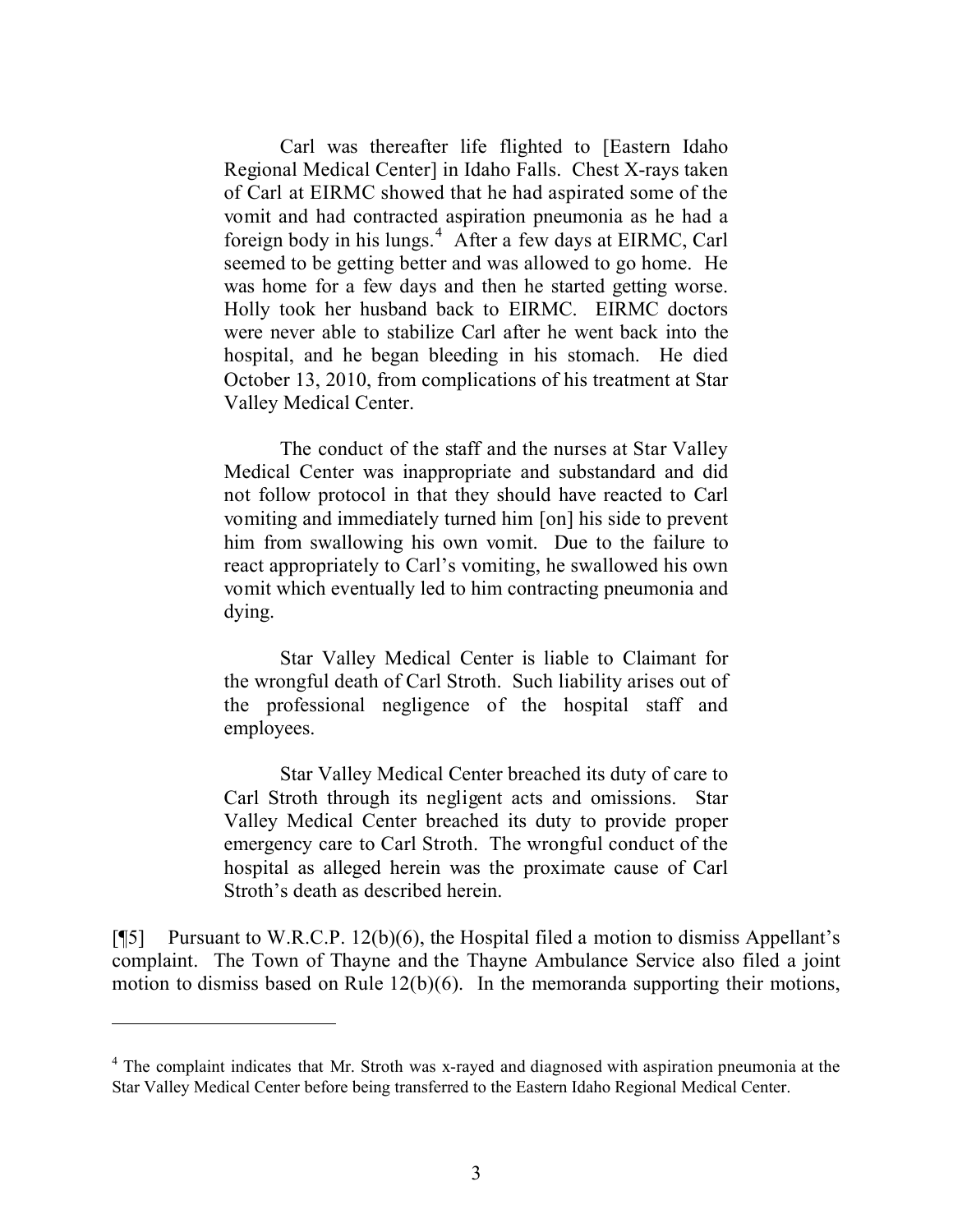the defendants asserted that Appellant had failed to present notice of her claim within two years of the "alleged act, error or omission," as required under the Governmental Claims Act. Following a hearing on April 8, 2013, at which all parties participated, the court granted the Hospital's motion to dismiss after determining that Appellant's claim had not been timely filed under the Governmental Claims Act. The court's order did not mention the Town of Thayne or the Thayne Ambulance Service. After this oversight was brought to the court's attention, the court entered a separate order dismissing the Town of Thayne and the Thayne Ambulance Service. Appellant timely filed notices of appeal from the district court's orders, and the appeals were consolidated for argument and decision.

#### *STANDARD OF REVIEW*

[ $[$ [6] When reviewing W.R.C.P. 12(b)(6) motions to dismiss, we accept the facts stated in the complaint as true and view them in the light most favorable to the plaintiff. We will sustain such a dismissal when it is certain from the face of the complaint that the plaintiff cannot assert any fact which would entitle him to relief. *Sinclair v. City of Gillette*, 2012 WY 19, ¶ 8, 270 P.3d 644, 646 (Wyo. 2012). Although we view the facts in the light most favorable to the plaintiff, we have also stated that "Liberal construction of pleadings does not excuse omission of that which is material and necessary in order to entitle one to relief." *Excel Constr., Inc. v. HKM Eng'g, Inc.*, 2010 WY 34, ¶ 35, 228 P.3d 40, 49 (Wyo. 2010) (citing *William F. West Ranch, LLC v. Tyrrell*, 2009 WY 62, ¶ 9, 206 P.3d 722, 726 (Wyo. 2009)).

[¶7] We must interpret the provisions of the WGCA and the Medical Review Panel Act in order to determine whether Appellant's notice of claim was timely filed under the WGCA.

> When we interpret statutes, our goal is to give effect to the intent of the legislature, and we "attempt to determine the legislature's intent based primarily on the plain and ordinary meaning of the words used in the statute." *Krenning v. Heart Mountain Irrigation Dist.*, 2009 WY 11, ¶ 9, 200 P.3d 774, 778 (Wyo. 2009). Statutory interpretation presents a question of law, so our review of the district court's conclusions is *de novo*. *Id.*; *Sinclair Oil Corp. v. Wyo. Dep't of Revenue*, 2010 WY 122, ¶ 7, 238 P.3d 568, 570 (Wyo. 2010).

> With specific regard to the Wyoming Governmental Claims Act, we have said that we should not "enlarge, stretch, expand[,] or extend" the statutory language to include "matters not falling within its express provisions." *State v. Watts*, 2008 WY 19, ¶ 19, 177 P.3d 793, 798 (Wyo. 2008). Instead, we use our "standard rules" of statutory interpretation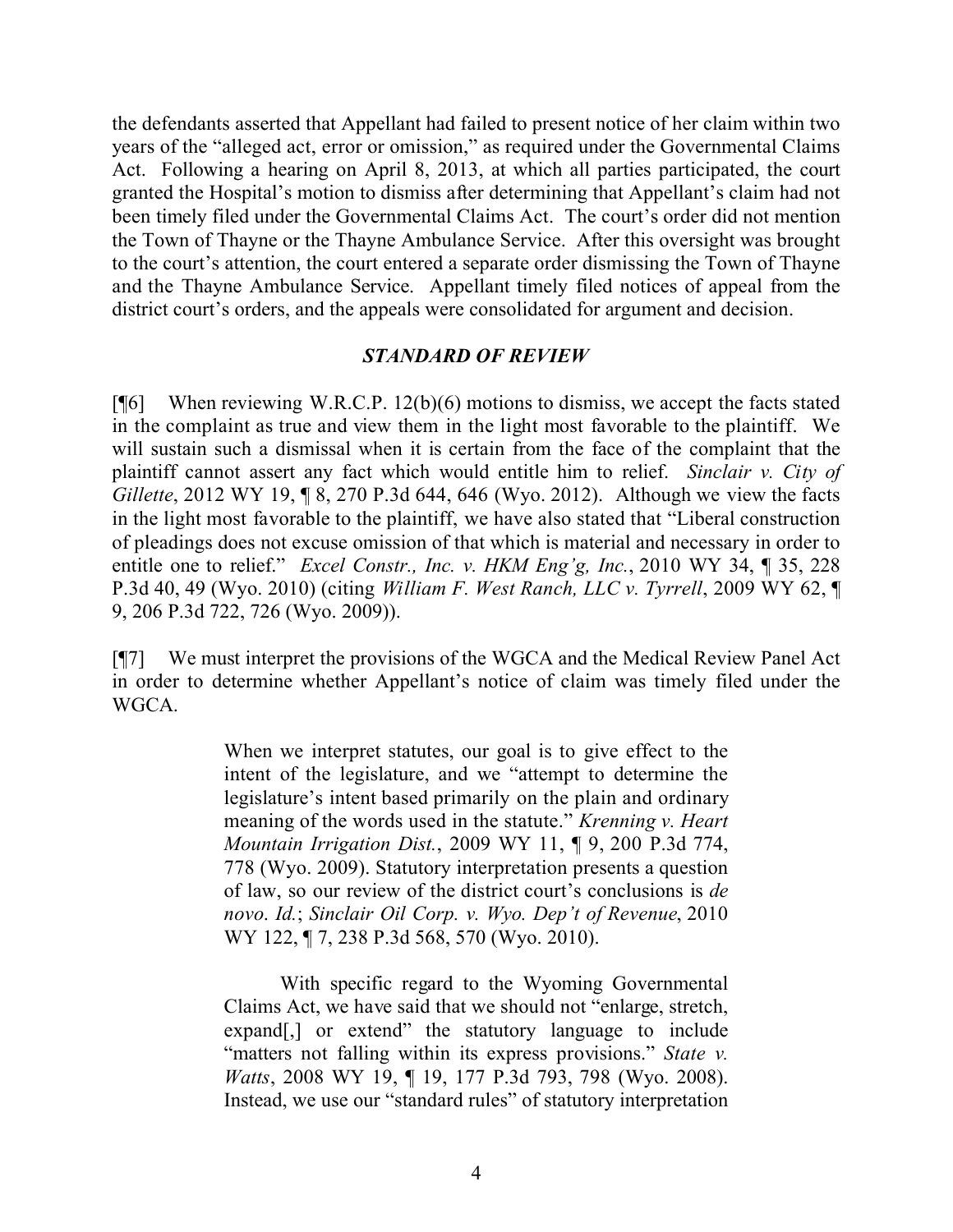"to determine whether the legislature intended that immunity be waived for a particular claim and will not resort to reliance upon previous unsupported and unnecessary suggestions that the act is to be interpreted either liberally or strictly." *Id.*, ¶ 20, 177 P.3d at 798-99.

*Sinclair*, ¶¶ 8-9, 270 P.3d at 646.

#### *DISCUSSION*

[¶8] The Wyoming Governmental Claims Act "provides broad governmental immunity from tort liability." *Id.*, ¶ 10, 270 P.3d at 646 (quoting *Krenning*, ¶ 21, 200 P.3d at 781). Certain enumerated activities, however, are excepted from the general immunity rule. Wyo. Stat. Ann. §§ 1-39-105 through -112. The Act provides that "[a] governmental entity is liable for damages resulting from bodily injury, wrongful death or property damage caused by the negligence of health care providers who are employees of the governmental entity . . . while acting within the scope of their duties." Wyo. Stat. Ann. §  $1-39-110(a)$ .

[¶9] Before a suit can be brought against a governmental entity or public employee, however, a claimant must follow certain procedures. Among those procedures is the notice-of-claims requirement, which provides in relevant part as follows:

### **§ 1-39-113. Claims procedure.**

(a) No action shall be brought under this act against a governmental entity unless the claim upon which the action is based is presented to the entity as an itemized statement in writing within two (2) years of the date of the alleged act, error or omission, except that a cause of action may be instituted not more than two (2) years after discovery of the alleged act, error or omission, if the claimant can establish that the alleged act, error or omission was:

> (i) Not reasonably discoverable within a two (2) year period; or

> (ii) The claimant failed to discover the alleged act, error or omission within the two (2) year period despite the exercise of due diligence.

Wyo. Stat. Ann. § 1-39-113(a). "Wyoming precedent is unequivocal in holding that failure to file a claim with the governmental entity within the two-year period provided in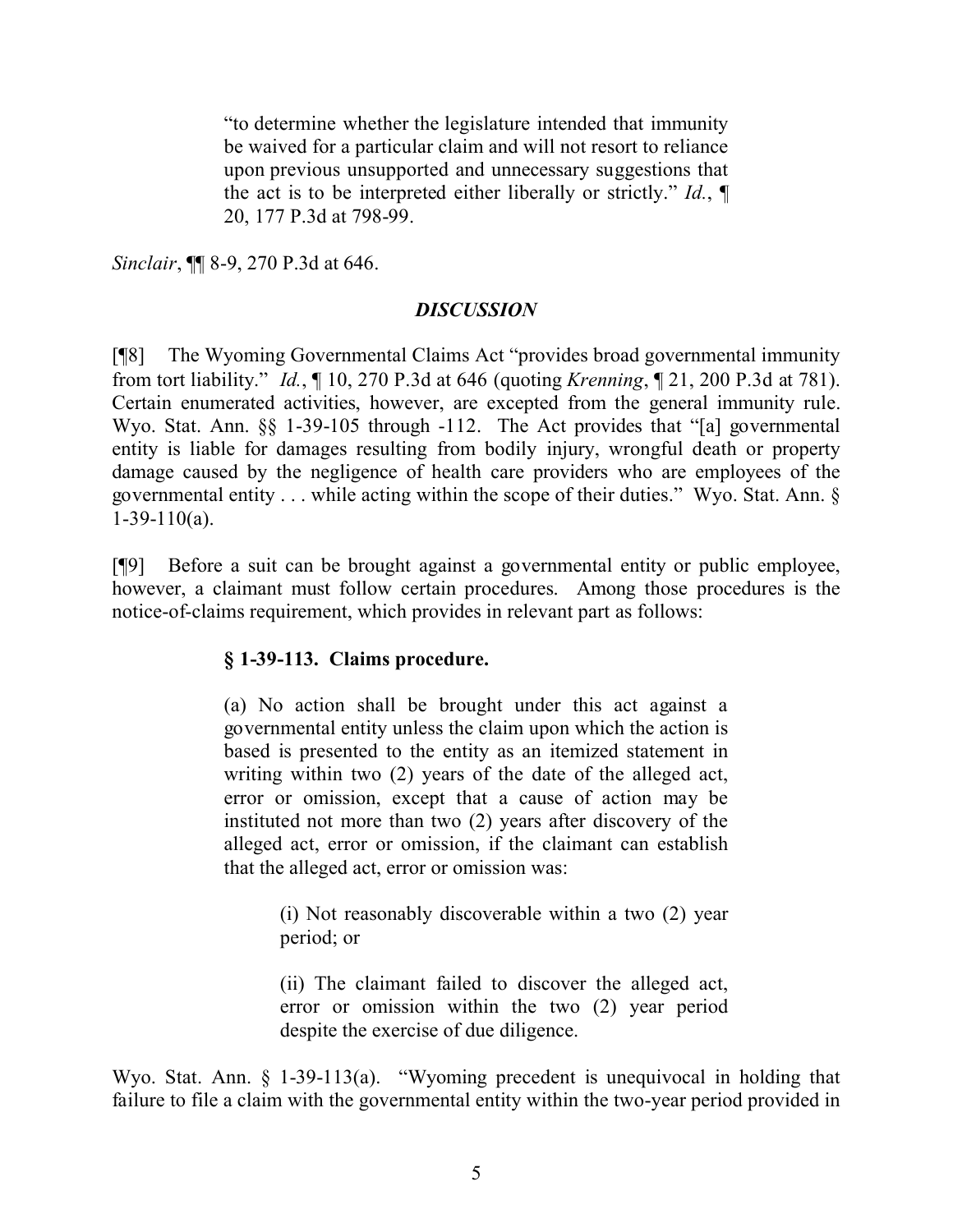§ 1-39-113(a) is an absolute bar to suit." *Rawlinson v. Cheyenne Bd. of Pub. Utils*, 2001 WY 6, ¶ 8, 17 P.3d 13, 15 (Wyo. 2001).

[¶10] In the present case, Appellant submitted her notice of governmental claim to Appellees on October 11, 2012, approximately two years and two weeks after the decedent was transported by the Thayne Ambulance Service and treated at the Star Valley Medical Center. Although Appellant's claim was submitted over two years after the date of the alleged act, error, or omission, Appellant contends that Wyo. Stat. Ann. § 9-2-1518 operates to toll the two-year period for filing a claim under the WGCA. That section of the Medical Review Panel Act provides as follows:

### **§ 9-2-1518. Claims to be reviewed by panel; prohibition on filing claims in court; tolling of statute of limitation; immunity of panel and witnesses; administration.**

(a) The panel shall review all malpractice claims against health care providers filed with the panel except those claims subject to a valid arbitration agreement allowed by law or upon which suit has been filed prior to July 1, 2005. Unless submission to the panel is waived in accordance with W.S. 9- 2-1519(a), no complaint alleging malpractice shall be filed in any court against a health care provider before a claim is made to the panel and its decision is rendered. The running of the applicable limitation period in a malpractice action is tolled upon receipt by the director of the claim and does not begin again until thirty (30) days after the panel's final decision, or seventy-five (75) days after the panel's last hearing, whichever occurs earlier.

According to Appellant, the two-year period under the WGCA was tolled for a period of 95 days. We do not agree.

[¶11] As noted above, Appellant did not submit a notice of claim against the Town of Thayne or the Thayne Ambulance Service to the Medical Review Panel until October 12, 2012. Because that notice of claim to the Medical Review Panel was filed over two years after the date of the alleged act, error, or omission, the Act could not have operated to toll the time period for filing a notice of claim under the WGCA. Accordingly, we do not need to give further consideration to Appellant's assertion that the statutory period for filing a notice of claim under the WGCA was tolled with respect to these parties.

[¶12] In contrast, Appellant's notice of claim against the Hospital was submitted to the Medical Review Panel prior to expiration of the two-year period for filing notice of a governmental claim. Nonetheless, we are not persuaded that the Medical Review Panel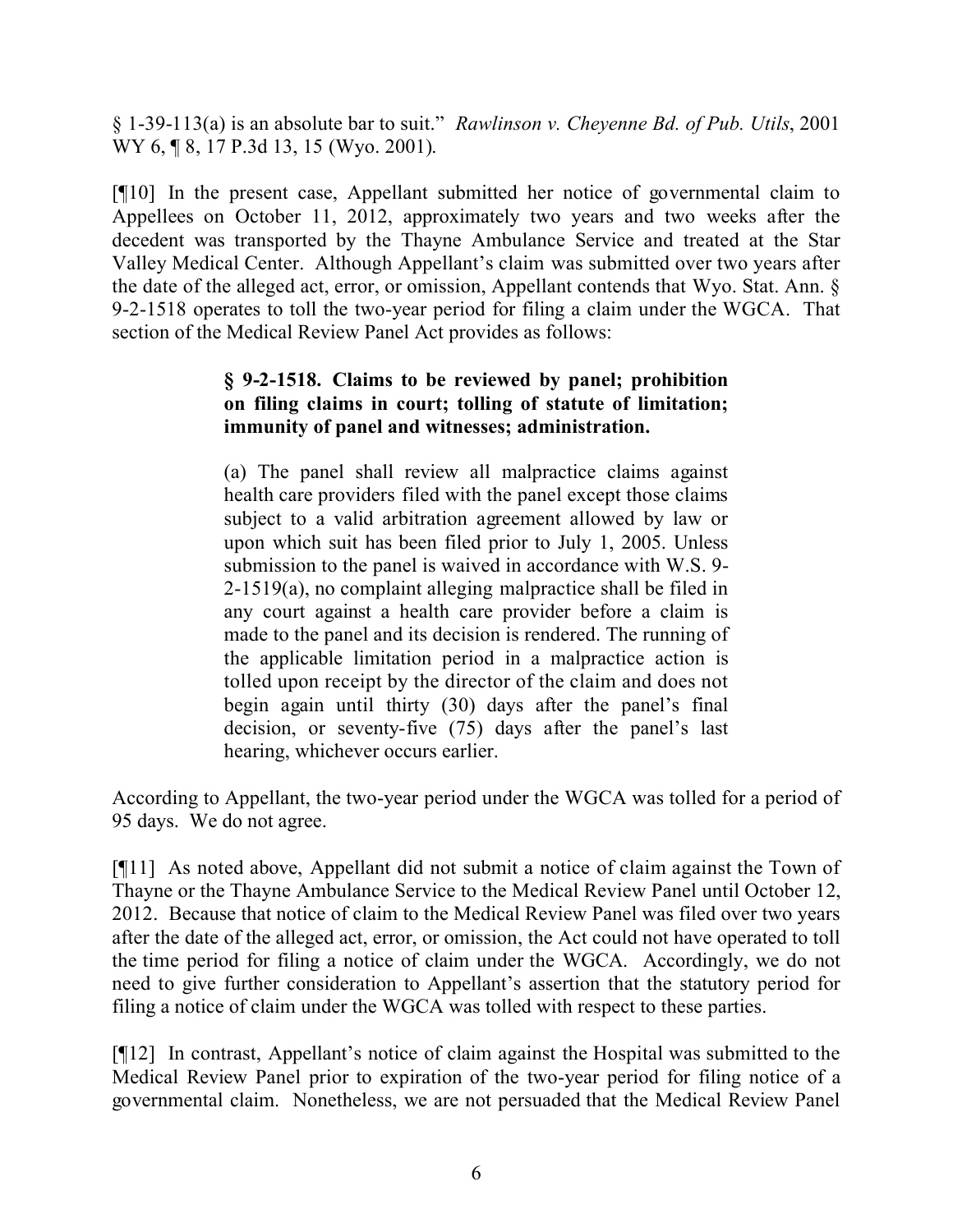Act operates to "toll" the statutory period for filing a notice of governmental claim under the WGCA. The plain language of Wyo. Stat. Ann. § 9-2-1518 unambiguously indicates that the tolling period described in that section applies to the filing of a "complaint" in "any court against a health care provider." A notice of claim, however, is not a "complaint" that must be filed in a "court." It must be submitted to the governmental entity alleged to have been responsible for causing harm to the claimant. Wyo. Stat. Ann. § 1-39-113. If this condition is satisfied, the claimant is then subject to a one-year statute of limitations for filing an action in court against the governmental entity. Wyo. Stat. Ann. § 1-39-114. Whether the one-year statute of limitations for filing a complaint has been tolled is not an issue that is before us.

[¶13] Further, if the legislature had intended for the Medical Review Panel Act to toll the period for filing notice of a governmental claim, it could have included such a provision in the WGCA. An example of such a provision is contained in Wyoming's Wrongful Death Act. In contrast to the WGCA, the Wrongful Death Act explicitly provides that the limitations period for wrongful death actions involving medical malpractice is tolled by the provisions of the Medical Review Panel Act:

## **§ 1-38-102. Action to be brought by wrongful death representative; recovery exempt from debts; measure and element of damages; limitation of action.**

. . .

(d) An action for wrongful death shall be commenced within two (2) years after the death of the decedent. If the decedent's death involved medical malpractice this limitation period shall be tolled as provided in W.S. 9-2-1518 upon receipt by the director of the medical review panel of a malpractice claim.

(LexisNexis 2013). No similar provision is contained within the WGCA. As we have previously stated,

> "[A] basic tenet of statutory construction is that omission of words from a statute is considered to be an intentional act by the legislature, and this court will not read words into a statute when the legislature has chosen not to include them."

*Walters v. State ex rel. Wyo. DOT*, 2013 WY 59, ¶ 18, 300 P.3d 879, 884 (Wyo. 2013) (quoting *Adelizzi v. Stratton*, 2010 WY 148, ¶ 11, 243 P.3d 563, 566 (Wyo. 2010)). Moreover, as noted above, we have stated that we should not "enlarge, stretch, expand, or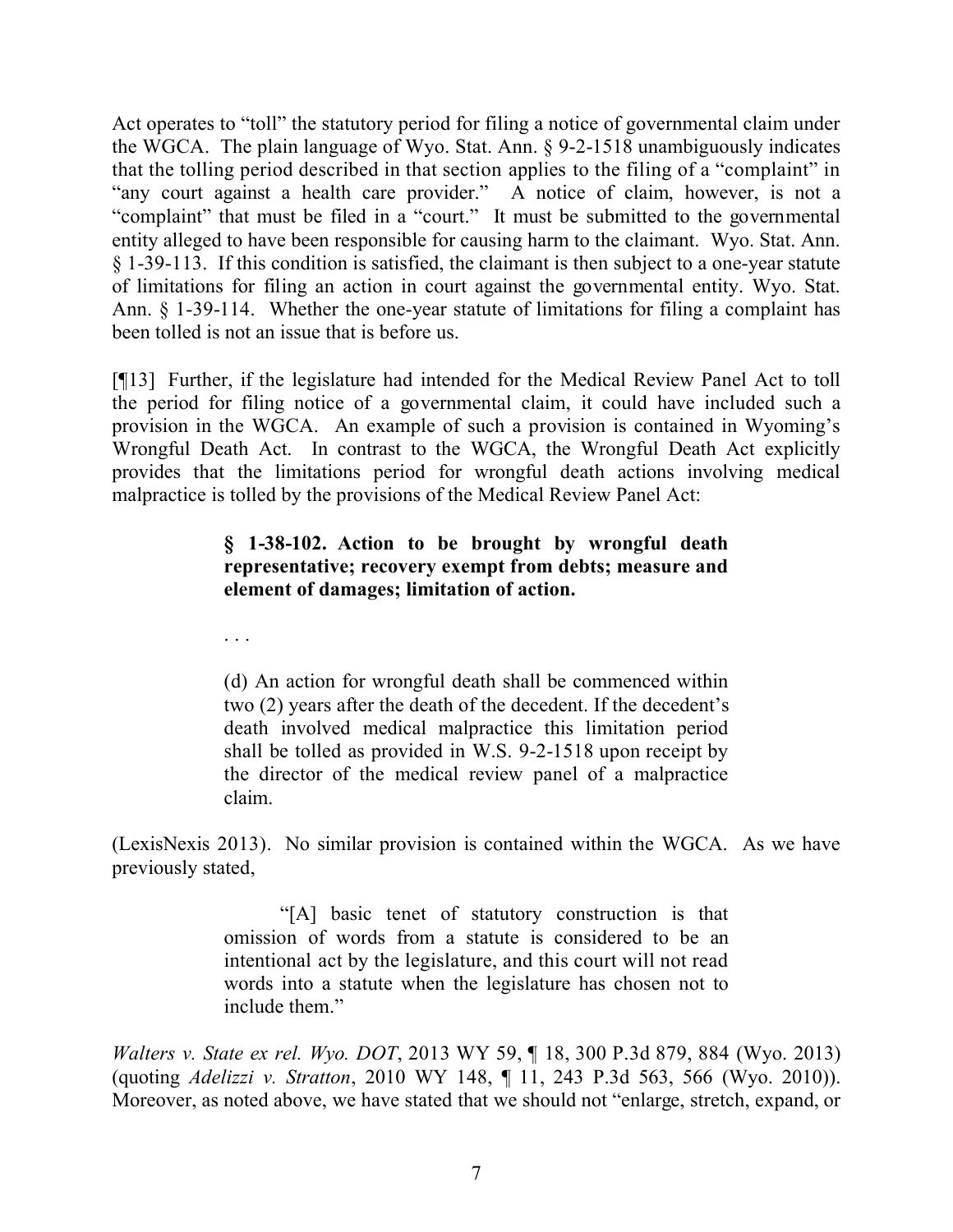extend" the language of the WGCA to include "matters not falling within its express provisions." According to these rules of statutory interpretation, we must interpret the WGCA's omission of a reference to the tolling provision contained in the Medical Review Panel Act as evidence of the legislature's intent that the tolling provision does not apply in the context of the notice-of-claim requirement under the WGCA. If the legislature had intended for the tolling provision to apply to the notice-of-claim requirement, it could have easily done so by expressly providing for its application, as it did under Section 102(d) of the Wrongful Death Act. Accordingly, for the reasons set forth above, we conclude that Wyo. Stat. Ann. § 9-2-1518 does not operate to toll the two-year period for submitting a notice of claim to a governmental entity under the WGCA.

[¶14] In Appellant's next claim, she contends that the period for submitting a notice of claim under the WGCA was extended by the "continuous treatment" doctrine. Under the continuous treatment doctrine, "the act, error or omission which starts the running of the statute of limitations against medical malpractice actions is the termination of the course of treatment for the same or related illnesses or injuries." *Nobles v. Mem'l Hosp. of Laramie County*, 2013 WY 66, ¶ 18, 301 P.3d 517, 522 (Wyo. 2013) (quoting *Metzger v. Kalke*, 709 P.2d 414, 417 (Wyo. 1985)). Appellant's complaint, however, does not allege any facts indicating a continuing course of treatment by medical personnel employed by either the Thayne Ambulance Service or the Hospital. Appellant did not assert any facts suggesting that Mr. Stroth was treated by employees of the Thayne Ambulance Service following his transport to the Hospital on September 23, and we note that such "continuing treatment" is generally inconsistent with the circumstances of emergency transport. Further, with respect to the Hospital, Appellant's complaint asserts that Mr. Stroth was treated in the emergency room before being transferred to the Eastern Idaho Regional Medical Center. The complaint gives no indication as to the amount of time Mr. Stroth remained at the Hospital prior to his transfer, and it does not allege any facts relating to a physician-patient relationship with Medical Center staff. Moreover, in asserting that Appellant alerted Hospital staff to the fact that Mr. Stroth had vomited into his oxygen mask, the complaint indicates that Appellant had knowledge of the alleged errors and omissions by Hospital employees immediately following Mr. Stroth's arrival at the Hospital.

[¶15] On April 8, 2013, Appellant filed a motion to amend her complaint "to specifically allege that Mr. Stroth continued to receive medical treatment from the defendants for the same condition which defendants['] actions caused and which ultimately resulted in his death." That motion was not granted. Even if the court had granted Appellant's motion, however, the amended complaint does not contain any facts to support Appellant's conclusory allegation that the decedent received continuous treatment from employees of the Ambulance Service or the Hospital. Under these circumstances, there is simply no basis to conclude that the period for filing notice of a governmental claim was extended by the continuous treatment doctrine.